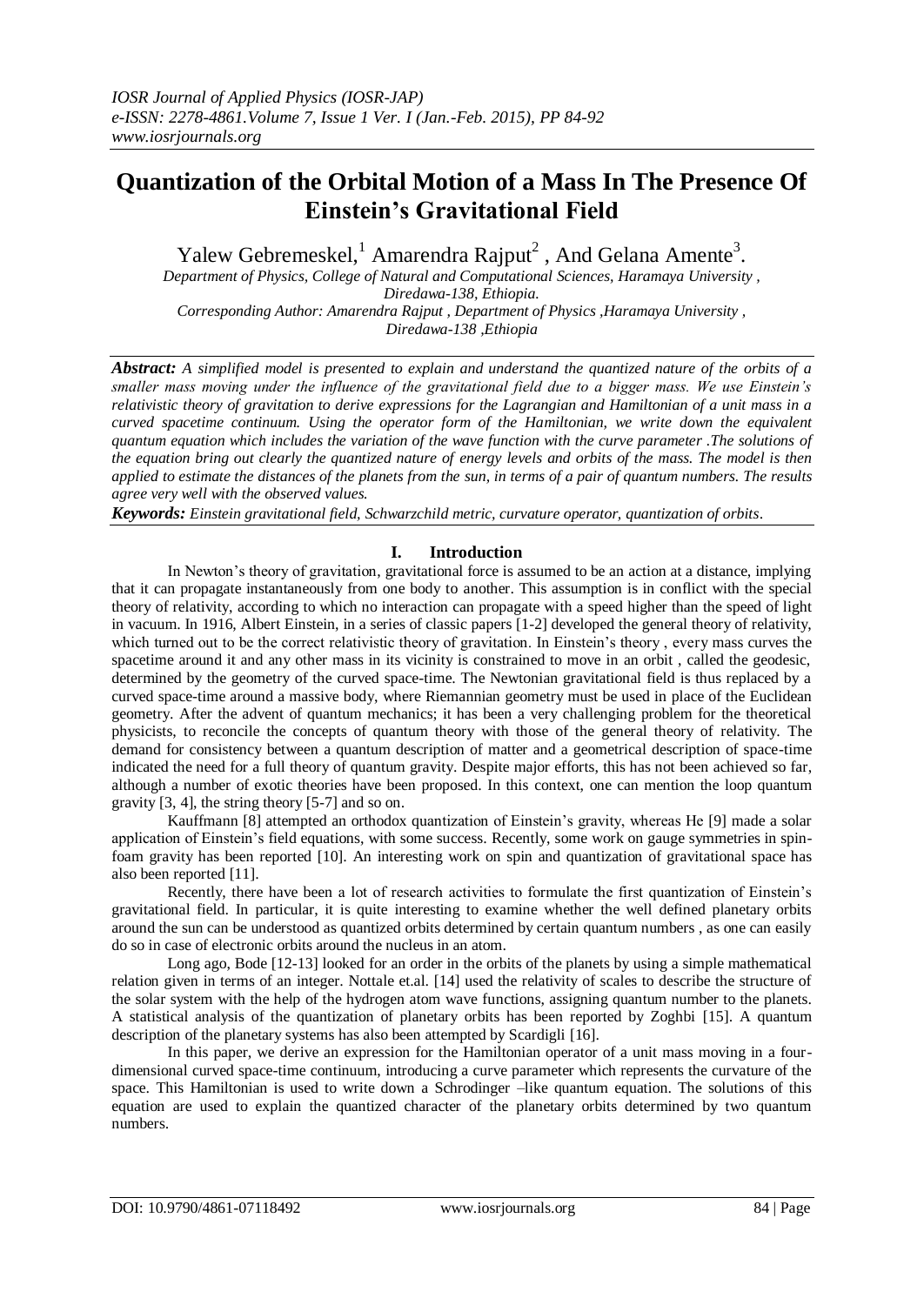## **II. Theory And Calculation**

## **A. The Lagrangian and Hamiltonian of a Unit mass in a Weak Gravitational Field**

In this section, we develop expressions for the Lagrangian and Hamiltonian of a unit mass assuming that it is acted upon by a gravitational field due to a much bigger mass M . According to Einstein's theory of gravitation, this gravitational field is replaced by a curved space-time continuum around the mass M, the amount of curvature being determined by the magnitude of M. The invariant space-time metric in this space, is given by,  $ds^2 = g_{\alpha\beta} dx^{\alpha} dx^{\beta}$ (1)

Where,  $(\alpha, \beta) = 0, 1, 2, 3$ , and $(x^{\alpha}, x^{\beta})$  have components,  $x^0 = ct$ ,  $x^1 = x$ ,  $x^2 = y$ ,  $x^3 = z$ . The components of the tensor  $g_{\alpha\beta}$  represent the Riemannian metric of the relevant curved space.

We shall assume the field to be weak and spherically symmetric. In that case the metric in (1) is given by the well-Known Schwarzchild metric [17],

$$
ds^{2} = -\left(1 - \frac{2r_{g}}{r}\right)c^{2}dt^{2} + \left(1 - \frac{2r_{g}}{r}\right)^{-1}dr^{2} + r^{2}(d\theta^{2} + \sin^{2}\theta d\varphi^{2})
$$
\n(2)

Where  $r_g = \frac{GM}{c^2}$  $\frac{1}{c^2}$  is called the Schwarzschild radius of the massM.

 We now introduce a curve parameter p which is related to the curvature of the space. In that case, the quantity  $\frac{ds}{dp}$  can be interpreted as the velocity of the particle of unit mass moving in a geodesic determined by p. The Lagrangian of this unit mass is then given by,  $\frac{1}{5}$  (ds)<sup>2</sup>  $\frac{1}{2}$  -1.2

$$
L = \frac{1}{2} \left( \frac{ds}{dp} \right)^2 = \frac{1}{2} s'^2
$$
 (3)

where, we have used the convenient notation,

$$
A' = \frac{dA}{dp} \tag{4}
$$

with A being any variable.

Using (2), we can then express (3) in the following form,

$$
L = \frac{1}{2} s'^2 = -\frac{1}{2} \left( 1 - \frac{2r_g}{r} \right) c^2 t'^2 + \frac{1}{2} \left( 1 - \frac{2r_g}{r} \right)^{-1} r'^2 + \frac{1}{2} r^2 (\theta'^2 + \phi'^2 \sin^2 \theta)
$$
(5)

This Lagrangian can be used to obtain the Hamiltonian of the unit mass. To achieve this, we slightly modify the Lagrangian in (5) by defining

$$
D(r) = \left(1 + \frac{2r_g}{r}\right) \tag{6}
$$

Since 
$$
\left(\frac{2r_g}{r}\right) \ll 1
$$
, we can approximate,  
\n
$$
\left(1 - \frac{2r_g}{r}\right) = \left(1 + \frac{2r_g}{r}\right)^{-1} = \frac{1}{D(r)}
$$
\n(7)

And again,

$$
r^{2} \left(1 - \frac{2r_{g}}{r}\right)^{-1} = \left(\frac{1}{r^{2}} - \frac{2r_{g}}{r^{3}}\right)^{-1} \approx \left(\frac{1}{r^{2}}\right)^{-1} = r^{2}
$$
\n
$$
\text{(Since } \left(\frac{r_{g}}{r^{3}}\right) < < 1\text{)}\tag{8}
$$

Eqn.(8) implies that 
$$
r^2 \approx D(r)r^2
$$
 (9)

Substituting  $(6)$ ,  $(7)$  and  $(9)$  in  $(5)$ , we obtain

$$
L = -\frac{c^2}{2D(r)} t'^2 + \frac{1}{2} D(r) \left[ r'^2 + r^2 (\theta'^2 + \phi'^2 \sin^2 \theta) \right]
$$
(10)  
Now,

$$
(\text{d}x^i)^2 = (\text{d}x^i)(\text{d}x^i) = \text{d}r^2 + r^2(\text{d}\theta^2 + \text{d}\phi^2\sin^2\theta)
$$
\n(11)

$$
\therefore \left(\frac{\mathrm{dx}^i}{\mathrm{dp}}\right)^2 = \left(x'^i\right)^2 = r'^2 + r^2(\theta'^2 + \varphi'^2 \sin^2 \theta)
$$
\n
$$
\text{Using (12) in (10), we have,}
$$
\n
$$
\tag{12}
$$

Using (12) in (10), we have,  

$$
L = -\frac{c^2}{2D(r)} (t')^2 + \frac{1}{2} D(r) (x'^i)^2
$$
(13)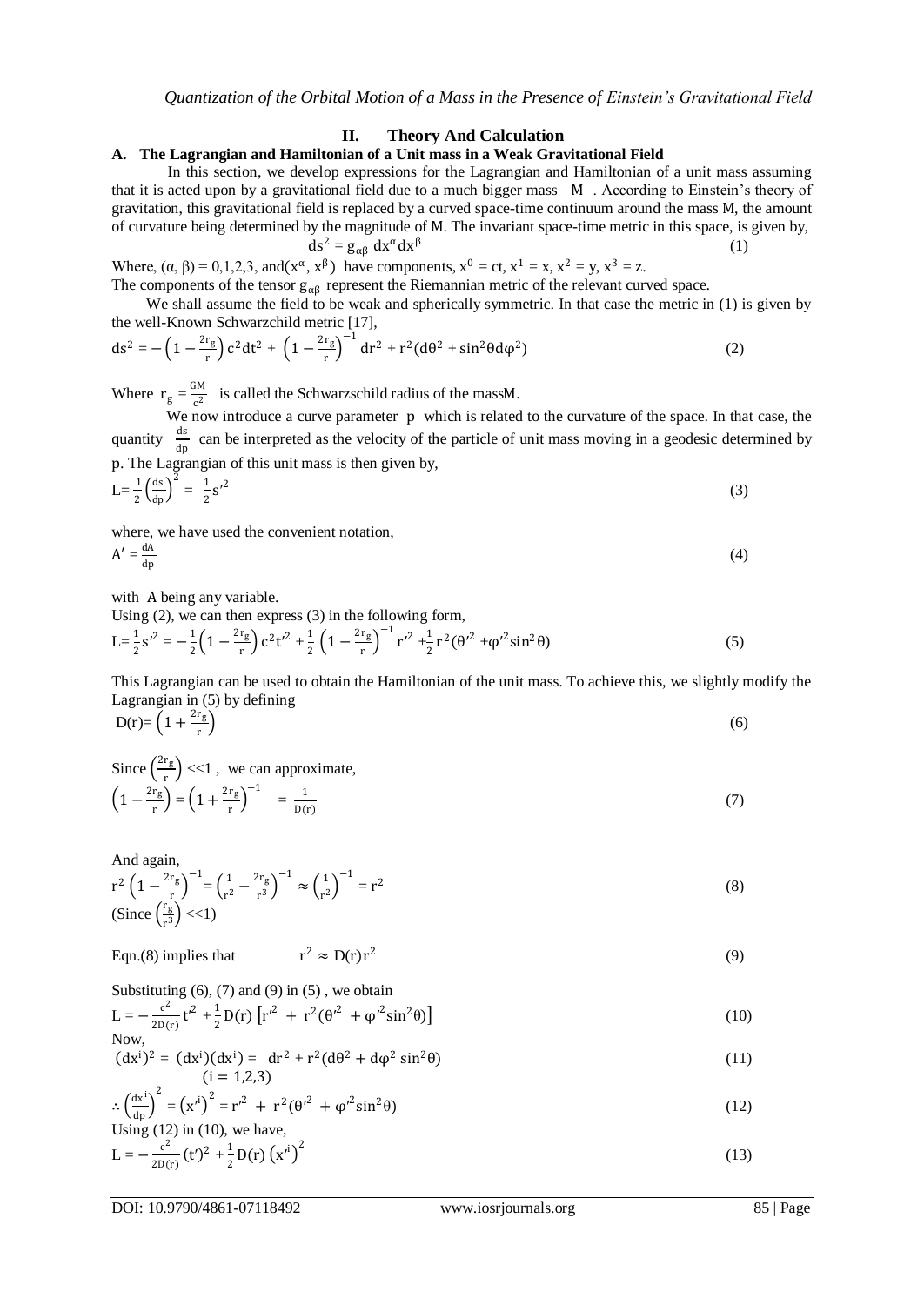which is in a more symmetrical form.

The 4-dimensional canonical momentum  $P_{\alpha}$  conjugate to  $x^{\alpha}$  is given by

$$
P_{\alpha} = \frac{\partial L}{\partial x^{\alpha}} \qquad (\alpha = 0, 1, 2, 3) \tag{14}
$$

In (14), 
$$
x'^{\alpha} = (x'^0, x'^i) = (ct', x'^i)
$$
 (15)

Using  $(13)$  and  $(15)$  in  $(14)$ , we then get

$$
P_0 = \frac{\partial L}{\partial x'^0} = \frac{1}{c} \frac{\partial L}{\partial t'} = -\left(\frac{c}{D(r)}\right) t'
$$
\nand

$$
P_i = \frac{\partial L}{\partial x^i} = D(r) x^{i}
$$
 (17)

Now, the Hamiltonian is given by:

$$
H = x'^{\alpha} P_{\alpha} - L
$$
  
=  $x'^0 P_0 + x'^i P_i - L$   
=  $(ct')P_0 + x'^i P_i - L$  (18)

We now substitute  $(16)$ ,  $(17)$  and  $(13)$  in  $(18)$ , to get  $H = -\frac{c^2}{R}$  $\frac{c^2}{D(r)}(t')^2 + D(r)\left(x'^i\right)^2 + \frac{c^2}{2D(r)}$  $\frac{c^2}{2D(r)}(t')^2 - \frac{1}{2}$  $\frac{1}{2}D(r)(x^{i})^{2}$ 

Or,  
\n
$$
H = -\frac{c^2}{2D(r)}(t^2) + \frac{1}{2}D(r)(x^{i})^2
$$
\n(19)

It will be convenient to express (19) in terms of  $P_0$  and  $P_i$ , given by (16) and (17). In that case (19) becomes,  $H = -\frac{1}{2}$  $\frac{1}{2}D(r) P_0^2 + \frac{1}{2D(r)}$  $\frac{1}{2D(r)}P_i^2$  (20)

The quantum operator for the Hamiltonian in (20) can now be obtained using the following correspondence,  $P_0 \rightarrow \frac{i\hbar}{c}$  $\mathcal{C}_{0}^{(n)}$  $\partial$  $\frac{\partial}{\partial t}$ ;  $P_i \rightarrow -i\hbar(\vec{V})$ (21)

$$
P_{\alpha} = (P_0, P_i) = \left(\begin{array}{c} E \\ \frac{E}{c}, P_i \end{array}\right)
$$

Putting (21) in (20) and using the system of units,  $\hbar = c = 1$ , we then obtain

$$
H = \frac{1}{2}D(r)\frac{\partial^2}{\partial t^2} - \frac{1}{2D(r)}\nabla^2
$$
\n(22)

Eqn. (22) gives us the appropriate quantum Hamiltonian operator of the unit mass in the curved space-time continuum.

#### **B. The Equivalent Relativistic Quantum Equation of the unit Mass in curved Space-time**

From (22), we note that the Hamiltonian is indeed relativistic, since space and time derivatives appear symmetrically. In a curved space-time we are interested in how the wave function  $\psi$  of the particle changes with curvature (or gravity). This can be achieved if we allow  $\psi$  to be a function of the curve parameter p as well. Thus

$$
\psi = \psi(x, y, z, t, p) \tag{23}
$$

The variation of  $\psi$  with  $(x, y, z, t)$  is taken care of by H given in (22). For consistency, this must be equal to the variation of  $\psi$  with respect to the curve parameter p. Hence we can write the following equivalent quantum equation for the particle moving in a curved space-time continuum,

$$
i\frac{\partial \psi}{\partial p} = H\psi, \quad (h = 1)
$$

Using (22) in (24), we get,  
\n
$$
i \frac{\partial \psi(x, y, z, t, p)}{\partial p} = \frac{D(r)}{2} \frac{\partial^2 \psi}{\partial t^2} - \frac{1}{2D(r)} \nabla^2 \psi
$$
\n(25)

DOI: 10.9790/4861-07118492 www.iosrjournals.org 86 | Page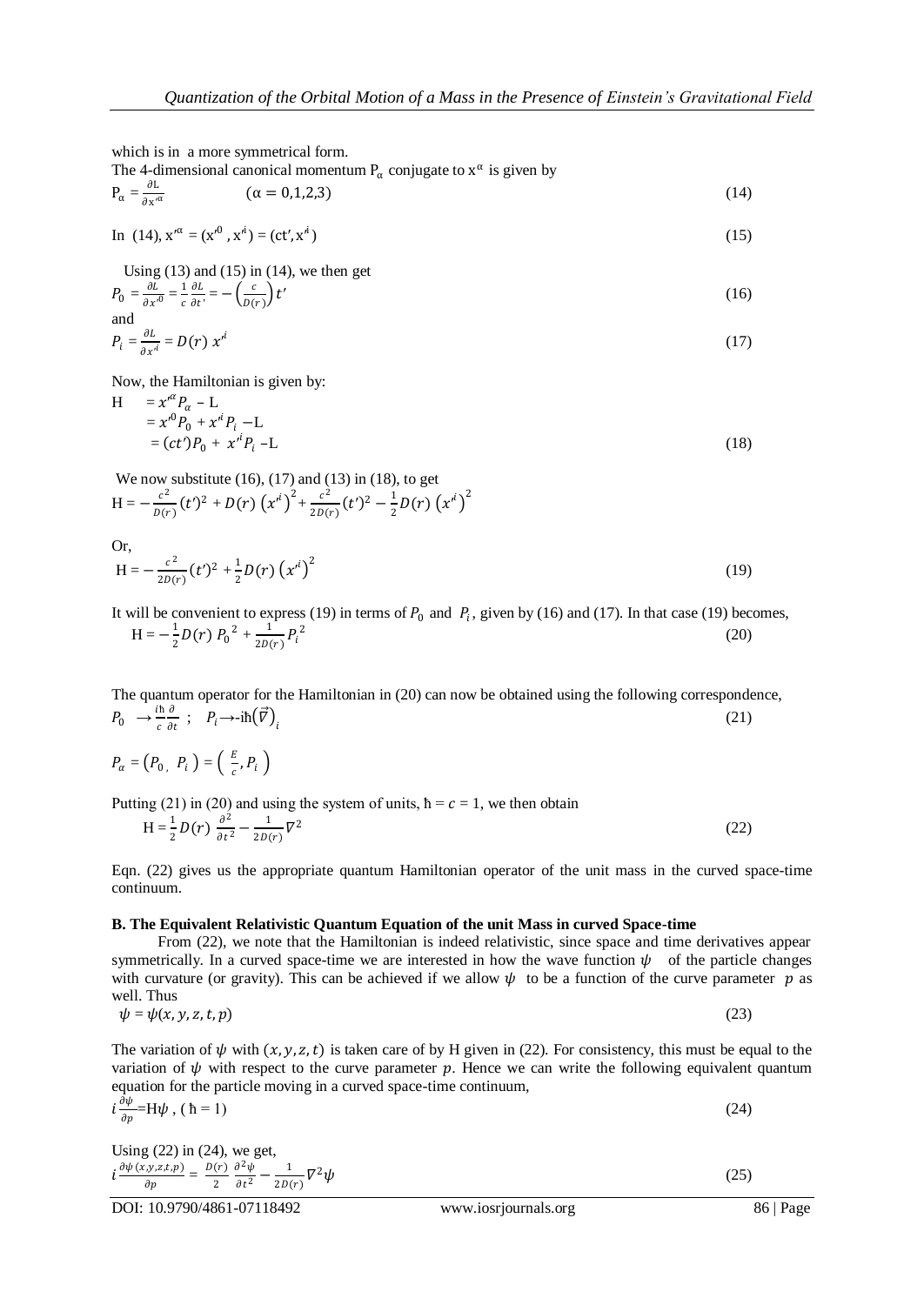Separating the variables, we can write  $\psi(x, y, z, t, p) = \phi(x, y, z, t) f(p)$  (26)

If we substitute (26) in (25), we arrive at the following two equations  $i \frac{\partial f}{\partial x}$  $\partial p$  $= \lambda f(p)$  (27)

and  
\n
$$
\frac{D(r)}{2} \left(\frac{1}{\phi}\right) \frac{\partial^2 \phi}{\partial t^2} - \frac{1}{2D(r)} \left(\frac{1}{\phi}\right) \nabla^2 \phi = \lambda
$$
\n(28)

where,  $\lambda$  is the separation constant. Eqn. (28) can be simplified to,

$$
D(r)\frac{\partial^2 \phi}{\partial t^2} - \frac{1}{D(r)}\nabla^2 \phi = (2\lambda)\phi = \epsilon \phi(x, y, z, t)
$$
\n(29)

Where,  $\epsilon = 2\lambda$ The stationary solutions of (29) can be written as  $\phi(x, y, z, t) = \psi(x, y, z) e^{-i\omega t}$ (30)

where  $\omega$  is related to the energy.

Substituting (30) in (29), we then get the following equation for  $\psi(x, y, z)$  $-\epsilon\psi(x, y, z) = \omega^2 D(r)\psi(x, y, z) + \frac{1}{R(r)}$  $\frac{1}{D(r)} \nabla^2 \psi(x, y, z)$  (31)

| Since the problem is spherically symmetric, we use spherical polar coordinates, so that |      |
|-----------------------------------------------------------------------------------------|------|
| $\psi(x, y, z) = \psi(r, \theta, \varphi) = R(r)Y(\theta, \varphi)$                     | (32) |

We now substitute (32) in (31), and use the following relations  
\n
$$
\nabla^2 = \frac{1}{r^2} \frac{\partial}{\partial r} \left( r^2 \frac{\partial}{\partial r} \right) - \frac{L^2}{r^2}
$$
\n(33)

$$
L^2 Y(\theta, \varphi) = l(l+1) Y(\theta, \varphi)
$$
  
(l= 0, 1, 2, ...) (34)

Eqn.(31), then reduces to

$$
\frac{1}{D(r)} \left[ \frac{d^2 R(r)}{dr^2} + \frac{2}{r} \frac{dR(r)}{dr} - \frac{l(l+1)}{r^2} R(r) \right] + \omega^2 D(r) R(r) = -\epsilon R(r) \tag{35}
$$

To take care of the solution at  $r = 0$ , we introduce another radial function  $X(r)$  defined by  $R(r) = \frac{X(r)}{r}$ r  $(36)$ 

Using (36) in (35), one can easily arrive at the following differential equation for  $X(r)$ ,

$$
\frac{d^2X(r)}{dr^2} - \left[\frac{l(l+1)}{r^2} - \omega^2 D^2(r) - \epsilon D(r)\right]X = 0\tag{37}
$$

This is the Schrodinger-like radial equation for the unit mass in an Einsteinian gravitational field.

## **C. Solution of the Radial Equation**

We now determine the physically acceptable solutions of (37). We firs note that using (6), we can write,  $\omega^2 D(r)^2 + \epsilon D(r) = \omega^2 \left( \frac{r^2 + 4rr_g + 4r_g^2}{r^2} \right)$  $\frac{r+2r_g}{r}$ 

$$
\omega^2 D(r)^2 + \epsilon D(r) = \omega^2 \left( \frac{r^2 + \omega^2 g + \omega^2 g}{r^2} \right) + \epsilon \left( \frac{r^2 + \omega^2 g}{r} \right)
$$
  
=  $\frac{4\omega^2 r_g^2}{r^2} + \left( \frac{4\omega^2 r_g + 2\epsilon r_g}{r} \right) + \left( \omega^2 + \epsilon \right)$  (38)

Substituting (38) in (37), we obtain  
\n
$$
\frac{d^2X(r)}{dr^2} - \left[ \frac{l(l+1) - 4\omega^2 r_g^2}{r^2} - \frac{4\omega^2 r_g + 2\epsilon r_g}{r} + \left( -\omega^2 - \epsilon \right) \right] X(r) = 0
$$
\n(39)

We now use a new variable  $z$  defined by  $z = (2\sqrt{-\omega^2 - \epsilon})r$  (40)

DOI: 10.9790/4861-07118492 www.iosrjournals.org 87 | Page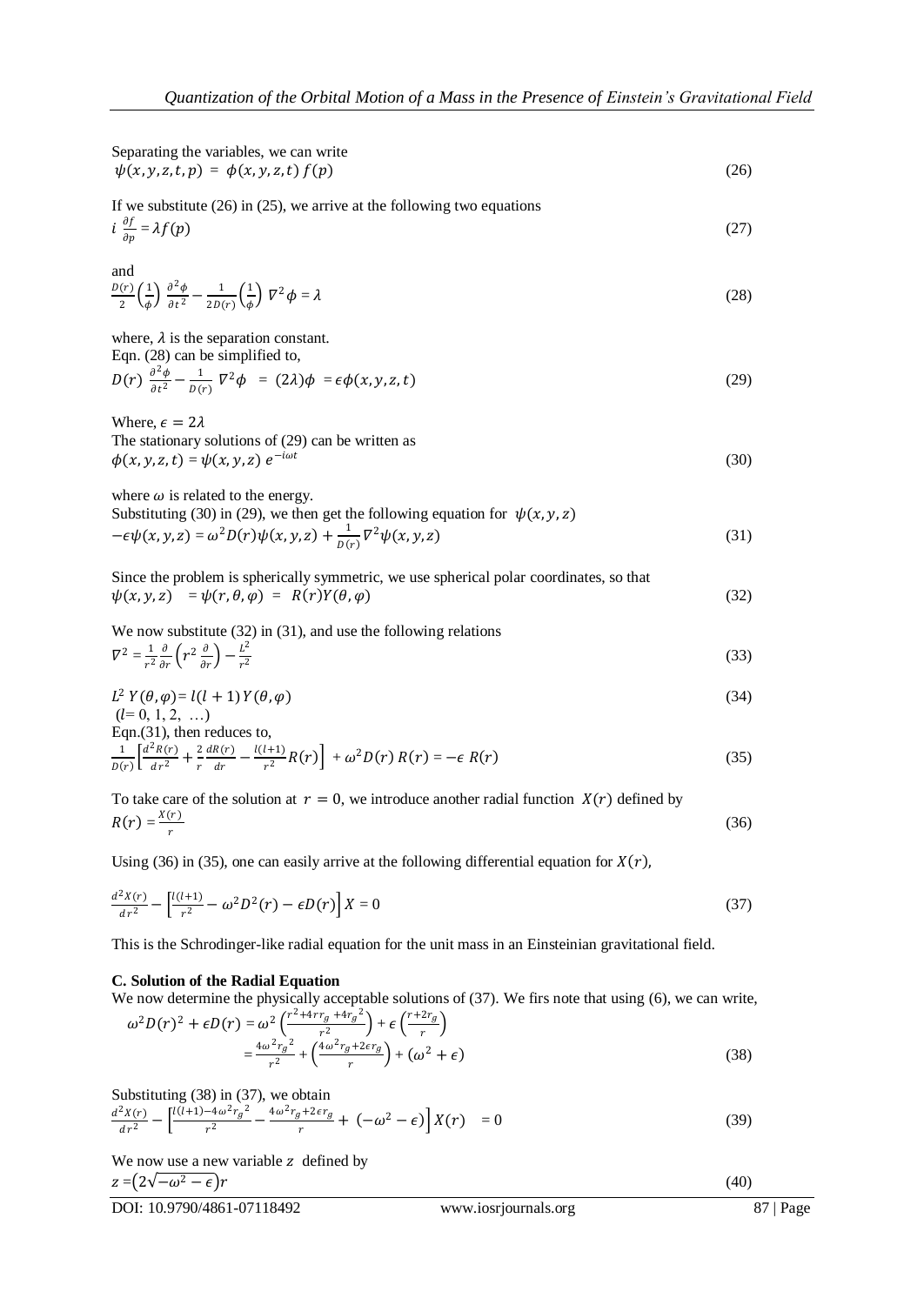and substitute,

$$
\alpha = \frac{r_g(2\omega^2 + \epsilon)}{\sqrt{-\omega^2 - \epsilon}} \tag{41}
$$

Eqn.(39) can be then reduced to,  $d^2X(z)$  $\frac{2\chi(z)}{dz^2}$  -  $\left[\frac{l(l+1)-4\omega^2r_g^2}{z^2}\right]$  $\frac{-4\omega^2 r_g^2}{z^2} - \frac{\alpha}{z}$  $\frac{\alpha}{z} + \frac{1}{4}$  $\frac{1}{4}\left[X(z)=0\right]$  (42)

We now study the behavior of the solution  $X(z)$  in the two limiting cases, namely, when  $z \to \infty$  and  $z \to 0$ . In the limit  $z \to \infty$ , we can write (42) as

$$
\frac{d^2X(z)}{dz^2} \cong \frac{1}{4}X(z) \tag{43}
$$

Which has the following acceptable solution  $X(z) = e^{-\frac{1}{2}z}$ 

$$
X(z) = e^{-z^2}, \ z \to \infty
$$
\nIn the limit  $z \to 0$  we can write (42) as:

In the limit 
$$
z \to 0
$$
 we can write (42) as:  
\n
$$
\frac{d^2X(z)}{dz^2} \cong \left[ \frac{l(l+1) - 4\omega^2 r_g^2}{z^2} \right] X(z)
$$
\n(45)

Using a trial solution  $X(z) = z^b$ (46)

in (45), it is easy to see that

$$
b = \frac{1}{2} + \frac{1}{2}\sqrt{(2l+1)^2 - 16\omega^2 r_g^2}
$$
  
Thus, when  $z \to 0$ , the solution (46) is given by

$$
X(z) = z^{\frac{1}{2} + \frac{1}{2}\sqrt{(2l+1)^2 - 16\omega^2 r_g^2}}
$$
\n(48)

Combining  $(44)$  and  $(48)$ , we can now write down the general solution for all  $z$  as:

$$
X(z) = z^{\frac{1}{2} + \frac{1}{2}\sqrt{(2l+1)^2 - 16\omega^2 r_g^2}} e^{-\frac{1}{2}z} W(z)
$$
\n(49)

where  $W(z)$  is to be determined so that (49) is physically acceptable for all values of  $z$ . To determine the differential equation for  $W(z)$ , we substitute (49) in (42) We first calculate  $\frac{d^2X}{dx^2}$  $\frac{u}{dz^2}$  which turns out to be:

$$
\frac{d^{2}x}{dz^{2}} = \left(\frac{1}{2} + \frac{1}{2}\sqrt{(2l+1)^{2} - 16\omega^{2}r_{g}^{2}}\right)\left(\frac{-1}{2} + \frac{1}{2}\sqrt{(2l+1)^{2} - 16\omega^{2}r_{g}^{2}}\right)z^{\frac{-1}{2} - 1 + \frac{1}{2}\sqrt{(2l+1)^{2} - 16\omega^{2}r_{g}^{2}}}
$$

$$
z^{\frac{-1}{2} + \frac{1}{2}\sqrt{(2l+1)^{2} - 16\omega^{2}r_{g}^{2}}\right)z^{\frac{-1}{2} + \frac{1}{2}\sqrt{(2l+1)^{2} - 16\omega^{2}r_{g}^{2}}}
$$

$$
\left(\frac{-1}{2}\right)e^{-\frac{1}{2}z}
$$

$$
W(z)
$$

$$
+\left(\frac{1}{2} + \frac{1}{2}\sqrt{(2l+1)^{2} - 16\omega^{2}r_{g}^{2}}\right)z^{\frac{-1}{2} + \frac{1}{2}\sqrt{(2l+1)^{2} - 16\omega^{2}r_{g}^{2}}}e^{-\frac{1}{2}z}\frac{dW}{dz}
$$

$$
+\left(\frac{1}{2} + \frac{1}{2}\sqrt{(2l+1)^{2} - 16\omega^{2}r_{g}^{2}}\right)z^{\frac{-1}{2} + \frac{1}{2}\sqrt{(2l+1)^{2} - 16\omega^{2}r_{g}^{2}}}e^{-\frac{1}{2}z}\frac{dW}{dz}
$$

$$
+z^{\frac{1}{2} + \frac{1}{2}\sqrt{(2l+1)^{2} - 16\omega^{2}r_{g}^{2}}}\left(\frac{-1}{2}\right)e^{-\frac{1}{2}z}W(z)
$$

$$
+z^{\frac{1}{2} + \frac{1}{2}\sqrt{(2l+1)^{2} - 16\omega^{2}r_{g}^{2}}}\left(\frac{-1}{2}\right)e^{-\frac{1}{2}z}W(z) +z^{\frac{1}{2} + \frac{1}{2}\sqrt{(2l+1)^{2} - 16\omega^{2}r_{g}^{2}}}e^{-\frac{1}{2}z}\frac{dW}{dz} +
$$

$$
\left(\frac{1}{2} + \frac{1}{2}\sqrt{(2l+1)^{2
$$

Using eqn. (50) in (42) and canceling  $z^{\frac{1}{2}\sqrt{(2l+1)^2-16\omega^2r_g^2}}e^{-\frac{1}{2}z}$  throughout and simplifying the coefficient of  $z^{\frac{-3}{2}}$ , we arrive at the following equation.  $Z^{\frac{1}{2}} \frac{d^2W}{dt^2}$  $\frac{d^2W}{dz^2}$  +  $\left[ -z^{\frac{1}{2}} + z^{-\frac{1}{2}} \left( 1 + \sqrt{(2l+1)^2 - 16\omega^2 r_g^2} \right) \right] \frac{dW}{dz}$  $\frac{dW}{dz}$  +  $\left[ z^{\frac{1}{2}} \left( \frac{1}{4} \right)$  $\left(\frac{1}{4}\right) - z^{-\frac{1}{2}} \left(\frac{1}{2}\right)$  $\frac{1}{2} + \frac{1}{2}$  $\frac{1}{2}\sqrt{(2l+1)^2-16\omega^2 r_g^2}$  + *z*−1 *z*−12 −1 4+14 2*l*+12− 16ω2*rg*2 *W(z)-ll*+1−4ω2*rg*2*z*2−*αz*+ 14 *z*12 *Wz*= 0

(51)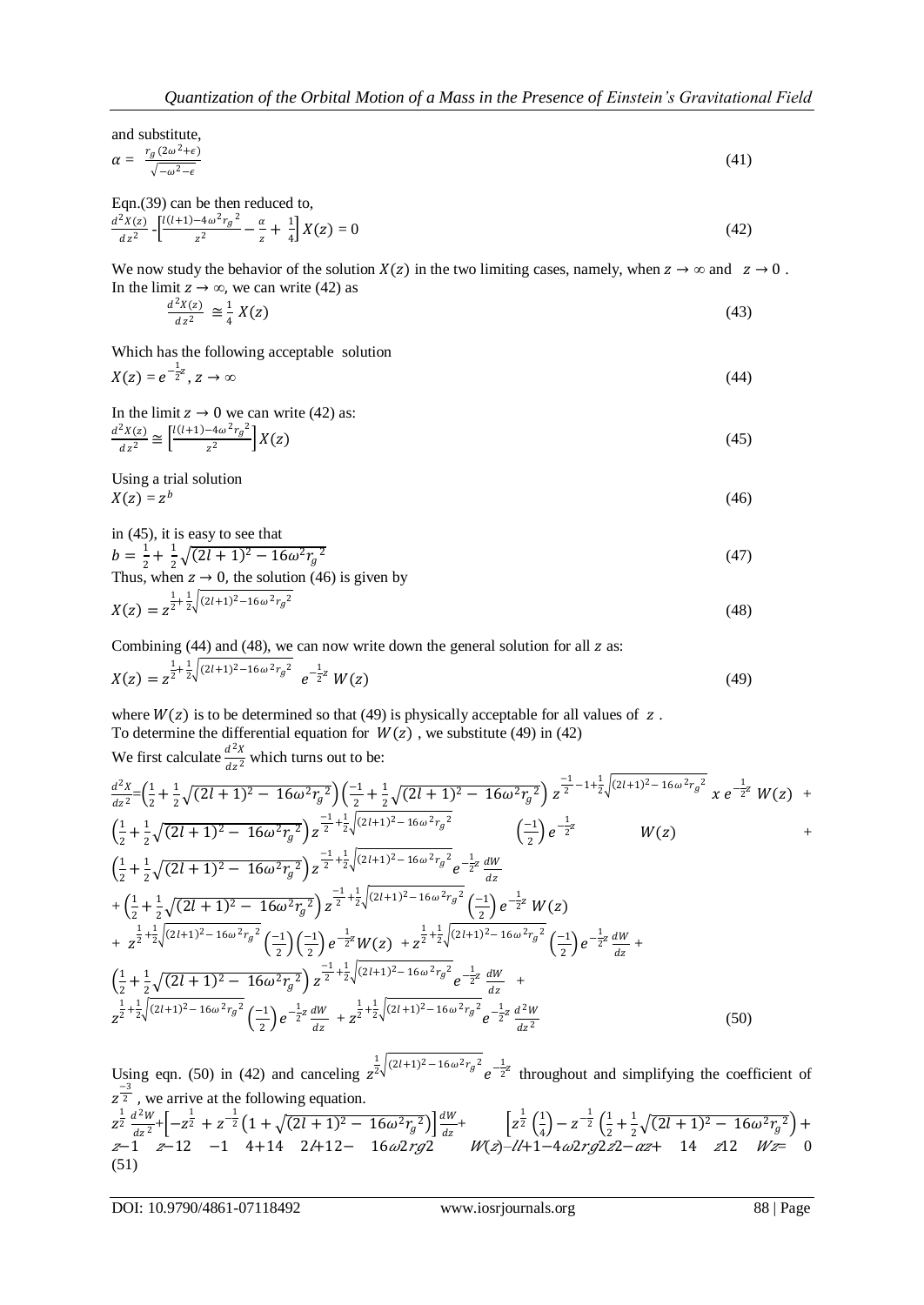Multiplying (51) by  $z^{\frac{1}{2}}$  and again simplifying, we get,

$$
z \frac{d^2 W}{dz^2} + \left[ -z + \left( 1 + \sqrt{(2l+1)^2 - 16\omega^2 r_g^2} \right) \right] \frac{dW}{dz} + \left[ z \left( \frac{1}{4} \right) - \left( \frac{1}{2} + \frac{1}{2} \sqrt{(2l+1)^2 - 16\omega^2 r_g^2} \right) + z^{-1} \left( \frac{-1}{4} + 14 \frac{2l+1}{2} - 16\omega^2 r_g^2 \right) \right]
$$
\n
$$
+ 14 \frac{dW}{dz} + \left[ 12 \left( \frac{1}{4} \right) - \left( \frac{1}{4} + \frac{1}{2} \sqrt{(2l+1)^2 - 16\omega^2 r_g^2} \right) + z^{-1} \left( \frac{-1}{4} + \frac{1}{2} \sqrt{(2l+1)^2 - 16\omega^2 r_g^2} \right) \right]
$$
\n
$$
+ 14 \frac{dW}{dz} + \left[ 12 \left( \frac{1}{4} \right) - \left( \frac{1}{4} + \frac{1}{2} \sqrt{(2l+1)^2 - 16\omega^2 r_g^2} \right) \right] \tag{52}
$$

If we combine the coefficients of  $W(z)$  in (52), we shall finally arrive at,

$$
z\frac{d^2W}{dz^2} + \left(1 + \sqrt{(2l+1)^2 - 16\omega^2 r_g^2} - z\right)\frac{dw}{dz} - \left[\frac{1}{2} + \frac{1}{2}\sqrt{(2l+1)^2 - 16\omega^2 r_g^2} - \frac{r_g(2\omega^2 + E)}{\sqrt{-E - \omega^2}}\right]W(z)
$$
\n
$$
= 0
$$
\n(53)

Where we have substituted for  $\alpha$  given by eqn.(41). Eqn.(53) is exactly identical with the well known Kummer-Laplace differential equation[18], given by  $Z \frac{d^2W}{dr^2}$  $\frac{d^2W}{dz^2} + (c - z)\frac{dW}{dz}$  $\frac{dw}{dz} - aW(z) = 0$  (54)

 The solutions of (54) are given by the confluent hypergeometric functions written as,  ${}_{1}F_{1}(a, c, z) = 1 + \frac{az}{1!c} + \frac{a(a+1)z^{2}}{2!c(c+1)}$  $\frac{2!c(c+1)}{2!c(c+1)} + \dots$  (55)

Hence, we can write  $W(z) = {}_1F_1(a, c, z)$  (56)

Where,

$$
a = \frac{1}{2} + \frac{1}{2}\sqrt{(2l+1)^2 - 16\omega^2 r_g^2} - \frac{r_g(2\omega^2 + \epsilon)}{\sqrt{-\epsilon - \omega^2}}
$$
(57)

$$
c = 1 + \sqrt{(2l+1)^2 - 16\omega^2 r_g^2} \tag{58}
$$

We must now impose the condition that  $W(z)$  given by (56) must go to zero as z or r goes to infinity, since we are interested in bound state solutions.

Now, for large positive values of z, the function (55) behaves as [18],  
\n
$$
{}_{1}F_{1}(a, c, z) \rightarrow \frac{\lceil c \rceil}{\lceil a \rceil} e^{z} z^{a-c}
$$
\n(59)

Where  $\Gamma$  is Euler's gamma function, having the property  $\lceil (a+1) = a \rceil$  (60)

Since  $\lceil (a + 1) = a!$ , we have from (60),  $\Gamma(a) = \frac{a!}{a!}$  $\frac{a}{a}$  (61)

Using  $(61)$  in  $(59)$ , we then have, When  $z \to \infty$ ,

$$
{}_{1}F_{1}(a,c,z) \rightarrow \frac{a\upharpoonright (c)}{(a!)}e^{z}z^{a-c}
$$
\n
$$
(62)
$$

It is clear from (62) that 
$$
{}_{1}F_{1}(a, c, z)
$$
 goes to zero, if  
\n $a = 0$  or  $(a!) \rightarrow \infty$  (63)

It is known that

 $(a!) = \pm \infty$ ,

whenever, a is a negative integer. Thus, the condition that  $_1F_1$  (a, c, z) or  $W(z)$  goes to zero when  $z \to \infty$ , is given by:

$$
a = -n, \text{ where } n = 0, 1, 2, 3, \dots \tag{64}
$$

Using  $(64)$  in  $(57)$ , we have

$$
\frac{1}{2} + \frac{1}{2}\sqrt{(2l+1)^2 - 16\omega^2 r_g^2} - \frac{r_g(2\omega^2 + \epsilon)}{\sqrt{-\epsilon - \omega^2}} = -n
$$
\n(65)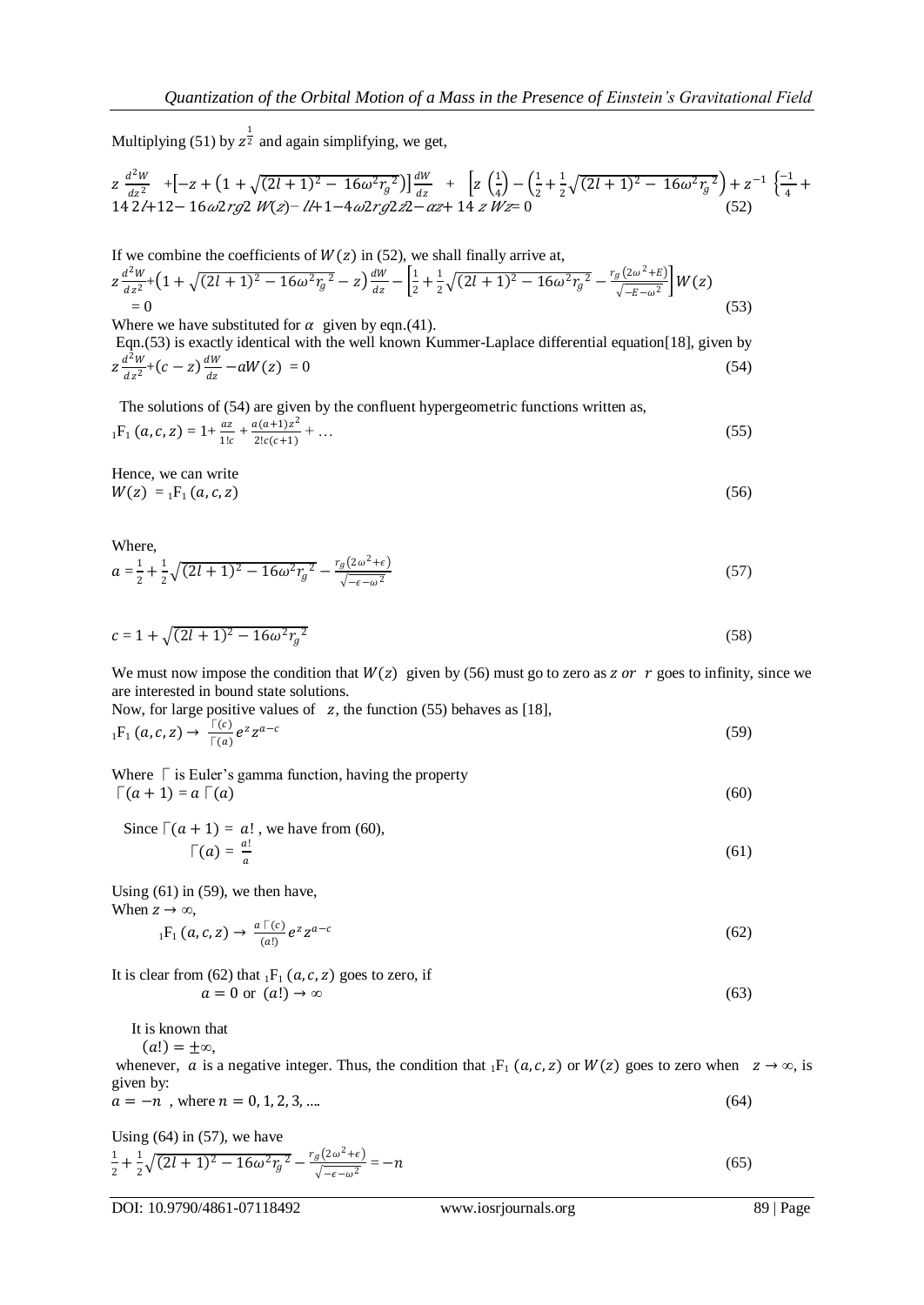Eqn. (65) is the necessary condition for quantization of the motion of the unit mass in gravitational field.

Writing, 
$$
\beta = \sqrt{-\epsilon - \omega^2}
$$
 (66)  
We can write (65) as

$$
-\frac{(2\omega^2 + \epsilon)}{\beta} = \left(-\frac{1}{r_g}\right)\left(n + \frac{1}{2} + \frac{1}{2}\sqrt{(2l+1)^2 - 16\omega^2 r_g^2}\right)
$$
(67)

Noting that, 
$$
2\omega^2 + \epsilon = \omega^2 - \beta^2
$$
 (68)

We can rewrite (67) as, 
$$
\beta^2 - \omega^2 = h\beta
$$
 (69)

where 
$$
h = \left(-\frac{1}{r_g}\right)\left(n + \frac{1}{2} + \frac{1}{2}\sqrt{(2l+1)^2 - 16\omega^2 r_g^2}\right)
$$
 (70)

The solutions of (69) are given by

$$
\beta = \frac{h \pm \sqrt{h^2 + 4\omega^2}}{2} \tag{71}
$$

Substituting for  $\beta$  and  $h$  from (66) and (70), we have from (71),

$$
\sqrt{-\epsilon - \omega^2} =
$$
\n
$$
-\left(\frac{1}{2r_g}\right) \left[ \left(n + \frac{1}{2} + \frac{1}{2}\sqrt{(2l+1)^2 - 16\omega^2 r_g^2}\right) \pm \sqrt{\left(n + \frac{1}{2} + \frac{1}{2}\sqrt{(2l+1)^2 - 16\omega^2 r_g^2}\right)^2 + 4\omega^2 r_g^2} \right]
$$
\n(72)

Eqn.(72) gives the energy eigenvalues  $(-\epsilon - \omega^2)$  in terms of a quantum number n.

The radial eigenfunctions  $R(r)$  will depend on the quantum numbers  $(n, l)$ , as we shall just see. Using (40) in (36), we have

$$
R(z) = \frac{2\sqrt{-\epsilon - \omega^2}}{z} X(z)
$$
\n<sup>(73)</sup>

Substituting (49) and (56) in (73), we then have

$$
R_{nl}(z) = 2\sqrt{-\omega^2 - \epsilon} z^{\frac{-1}{2} + \frac{1}{2}\sqrt{(2l+1)^2 - 16\omega^2 r_g^2}} e^{-\frac{1}{2}z} {}_{1}F_1(-n, c, z)
$$
\n(74)

The radial functions given in  $(74)$ , clearly depend on two quantum numbers  $n$  and  $l$ . It should be noted that from (55),  $_1F_1(-n, c, z)$  in (74) is given by,

$$
{}_{1}F_{1}(-n, c, z) = \sum_{k} \frac{(-n)_{k} z^{k}}{(k!) (c)_{k}}
$$
\n
$$
(75)
$$

Where,

 $(\alpha)_k = \alpha(\alpha + 1)(\alpha + 2) \dots \dots (\alpha + k - 1).$ In (75), $n=0$ , should be excluded, otherwise  $_1F_1 = 0$ , for all z, which is unphysical. Thus,  $n=1,2,3,...$  (76)

## **D. Derivation of**  $\langle r \rangle$  **of a unit Mass from the Bigger Mass**

To calculate  $\langle r \rangle$ , we make the following logical approximation,

$$
\sqrt{(2l+1)^2 - 16\omega^2 r_g^2} = (2l+1)\sqrt{1 - \frac{16\omega^2 r_g^2}{(2l+1)^2}}
$$
  
\n
$$
\approx (2l+1)
$$
\n(77)

In that case, from (58), we have  

$$
c = 2l + 2
$$
 (78)

Using (77) and (78) in (74), we have 1

$$
R_{nl}(z) = N_{nl}(2\sqrt{-\omega^2 - \epsilon}) z^l e^{-\frac{1}{2}z} {}_{1}F_1(-n, 2l + 2, z)
$$
  
where the normalization constant  $N_{nl}$  has to be determined by the condition

where the normalization constant 
$$
N_{nl}
$$
 has to be determined by the condition,  

$$
\int_0^\infty R_{nl}^2(r)r^2 dr = 1
$$
 (80)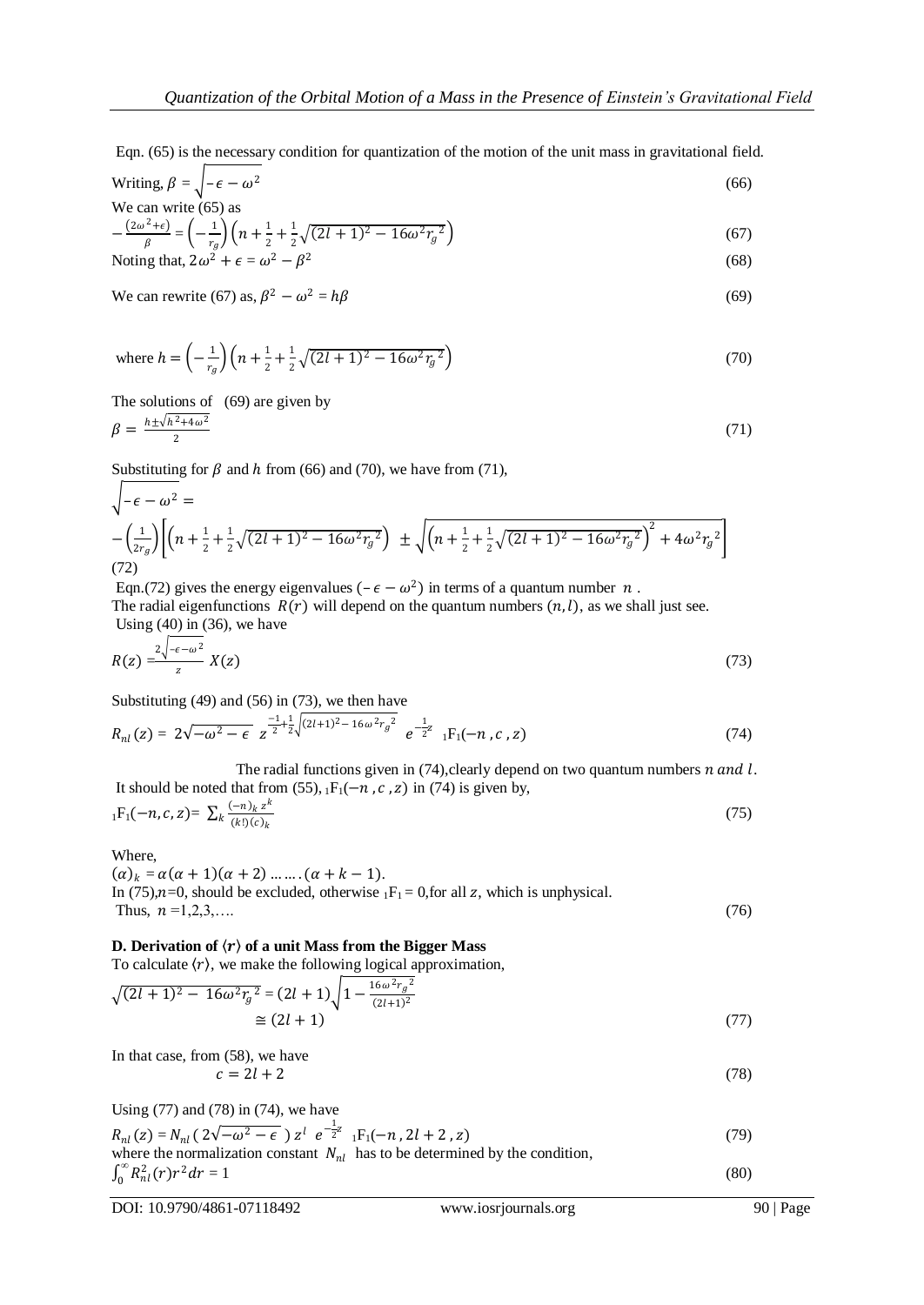Changing the variable  $r$  by  $z$  in (80) and then using (79), we have

$$
N_{nl}^2 \frac{1}{8(-\epsilon - \omega^2)^2} \left(4(-\epsilon^2 - \omega^2)\right) \int_0^\infty z^{2l+2} \ e^{-z} (1F1)^2 \ dz = 1 \tag{81}
$$

Now, we use  $(75)$  in (81), to get,

$$
(N_{nl}^2) \left( \frac{1}{2 \sqrt{-\epsilon - \omega^2}} \right) \left( \frac{((-n)_k)^2}{(k!)^2 (2l+2)_k^2} \right) \int_0^\infty z^{2l+2k+2} e^{-z} dz = 1 \tag{82}
$$

From the definition of  $\lceil (a + 1) \rceil$ , we have  $\int (a+1) = a! = \int_0^\infty e^{-t} t^a dt$  $\int_{0}^{\infty} e^{-t} t^a dt$  (83)

Using (83) in (82), we finally get

$$
N_{nl} = \sqrt{\frac{2\sqrt{(-\epsilon - \omega^2)} (k!)^2 (2l+2k)^2}{((-n)_k)^2 (2l+2k+2)!}} \tag{84}
$$

Now 
$$
\langle r \rangle
$$
 is given by  
\n $\langle r \rangle = \int_0^\infty r[R_{nl}^2(r) r^2] dr$  (85)

Changing variable  $r$  to  $z$  and using (84) and (79) in (85), we have

$$
\langle r \rangle = \frac{1}{8(-\epsilon - \omega^2)^2} \left( \frac{1}{2(-\epsilon - \omega^2)^2} \right) 8(-\epsilon - \omega^2)^{\frac{3}{2}} \frac{(k!)^2 (2l+2)k^2}{((-n)_k)^2 (2l+2k+2)!} \int_0^\infty z^{2l+3} e^{-z} |1F1(-n, 2l+2, z)|^2 dz \tag{86}
$$

Using  $(75)$  and  $(78)$  in (86), we get

$$
\langle r \rangle = \left( \frac{1}{2 \sqrt{-\epsilon - \omega^2}} \right) \frac{1}{(2l + 2k + 2)!} \int_0^\infty z^{2l + 2k + 3} e^{-z} dz \tag{87}
$$

Because of (83), we can reduce (87) to,  $\langle r \rangle = \frac{2l+2k+3}{r}$  $2\sqrt{-\epsilon-\omega^2}$ (88)

Since 
$$
k = 1, 2, 3, \dots
$$
, we can write  $k = n$  in (88), so that  
\n
$$
\langle r \rangle = \frac{2n + 2l + 3}{2 \sqrt{1 - \epsilon_0} \sqrt{2}}
$$
\n(89)

Thus  $\langle r \rangle$  becomes an integral multiple of a constant factor  $\frac{1}{\sqrt{2}}$  $2\sqrt{-\epsilon-\omega^2}$ 

#### **E. Calculation of**  $\langle r \rangle$  **for Solar Planets**

We can now utilize (89) to estimate the planetary distances from the sun. We shall calculate  $\langle r \rangle$ separately for the inner and outer planets of the solar system. The inner planets start from Mercury to Mars and their orbits lie within a distance of 1.5 A.U. from the sun, whereas the outer planets start from Jupiter to Pluto and are far away from the sun. For example the orbit of Jupiter lies at 5.2 A.U. from the sun. For the inner planets, we fix the value of  $2\sqrt{-\epsilon - \omega^2}$  in (89), using the experimentally observed value of  $\langle r \rangle$  for Mercury. Now, for Mercury, we have [12],  $\langle r \rangle = 0.39$  A.U

Avoiding the value  $l = 0$ , we use  $(n, l) = (2.1)$  for Mercury, so that (89) gives us

$$
2\sqrt{-\epsilon - \omega^2} = 23.0769 (A.U.)^{-1}
$$
\n(90)

Using (90) and the next pairs of values of  $(n, l)$ , we calculate  $\langle r \rangle$  from (89) for the remaining inner planets. The results are shown in Table I.